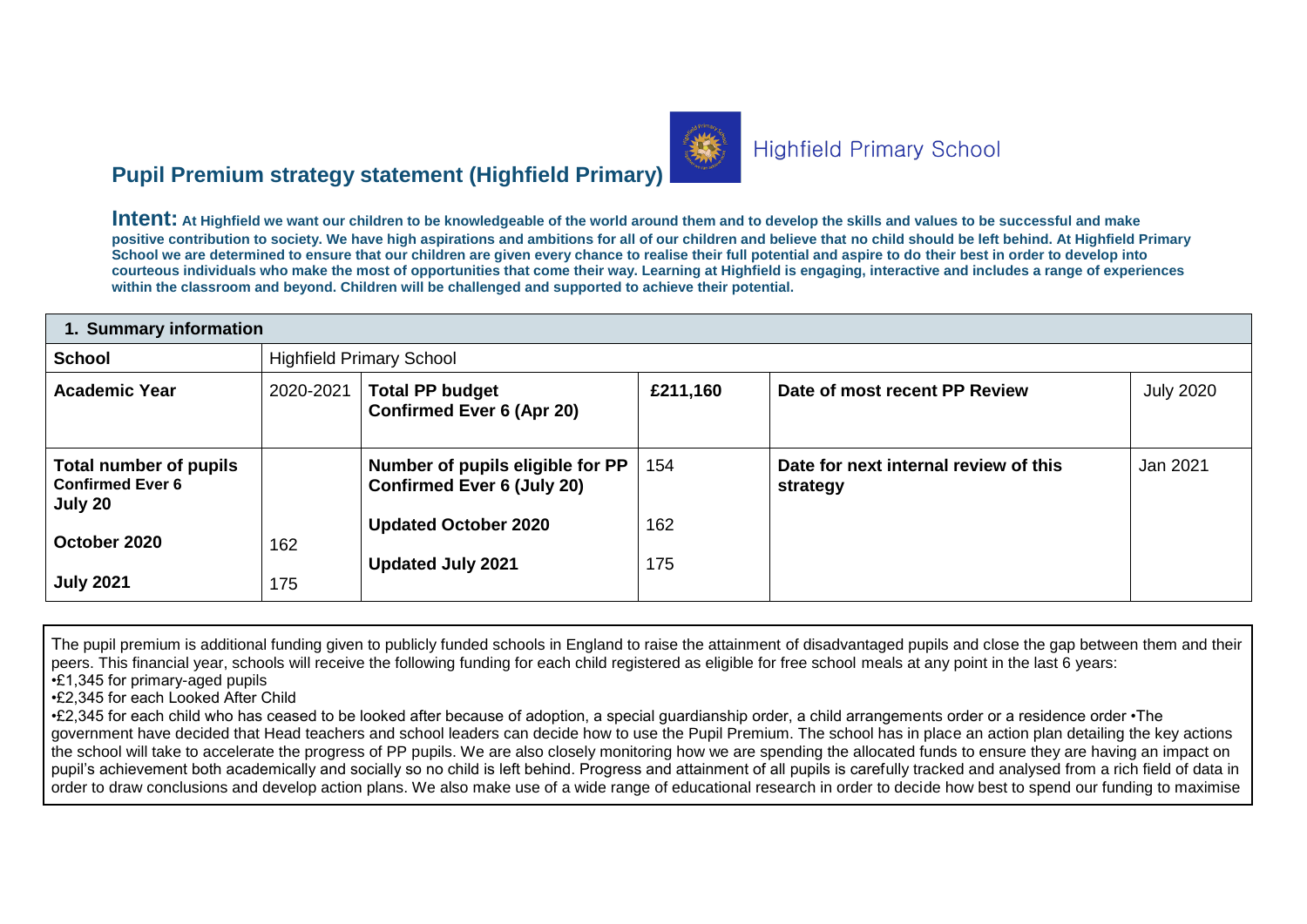the opportunities for our pupils.

Our pupil premium plan is reviewed and updated termly. Our funding priorities fall into the following areas:

•Quality of teaching for all

•Targeted interventions

•Enrichment within and beyond the curriculum

•Engagement of parents / carers

•Social, Emotional and Mental Health

### **PHONICS**

|                    |                                 | Year 1           | Year 2            |                                 |               |  |
|--------------------|---------------------------------|------------------|-------------------|---------------------------------|---------------|--|
| <b>Terms/Dates</b> | <b>October Baseline</b><br>2020 | <b>June 2021</b> | <b>March 2019</b> | October 2020<br><b>Baseline</b> | December 2020 |  |
| <b>PP</b>          | 0%                              | 31%              | 33%               | 28%                             | 57%           |  |
| <b>Non PP</b>      | 11%                             | 85%              | 63%               | 71%                             | 82%           |  |

#### **EYFS**

| EYFS                    | <b>GLD</b><br>%          | <b>Reading</b>         |               |         | <b>Writing</b>      |               |         | <b>Numbers</b>       |                 |         |
|-------------------------|--------------------------|------------------------|---------------|---------|---------------------|---------------|---------|----------------------|-----------------|---------|
|                         | <b>GLD</b><br>June<br>21 | <b>Baseline</b><br>m20 | <b>Dec 20</b> | June 21 | <b>Baseline m20</b> | <b>Dec 20</b> | June 21 | <b>Baseline 2020</b> | <b>Dec 2020</b> | June 21 |
| <b>PP</b>               | 67%                      | 31%                    | 38%           | 50%     | 46%                 | 46%           | 50%     | 46%                  | 54%             | 63%     |
| <b>Non</b><br><b>PP</b> | 77%                      | 38%                    | 54%           | 63%     | 43%                 | 53%           | 63%     | 44%                  | 56%             | 66%     |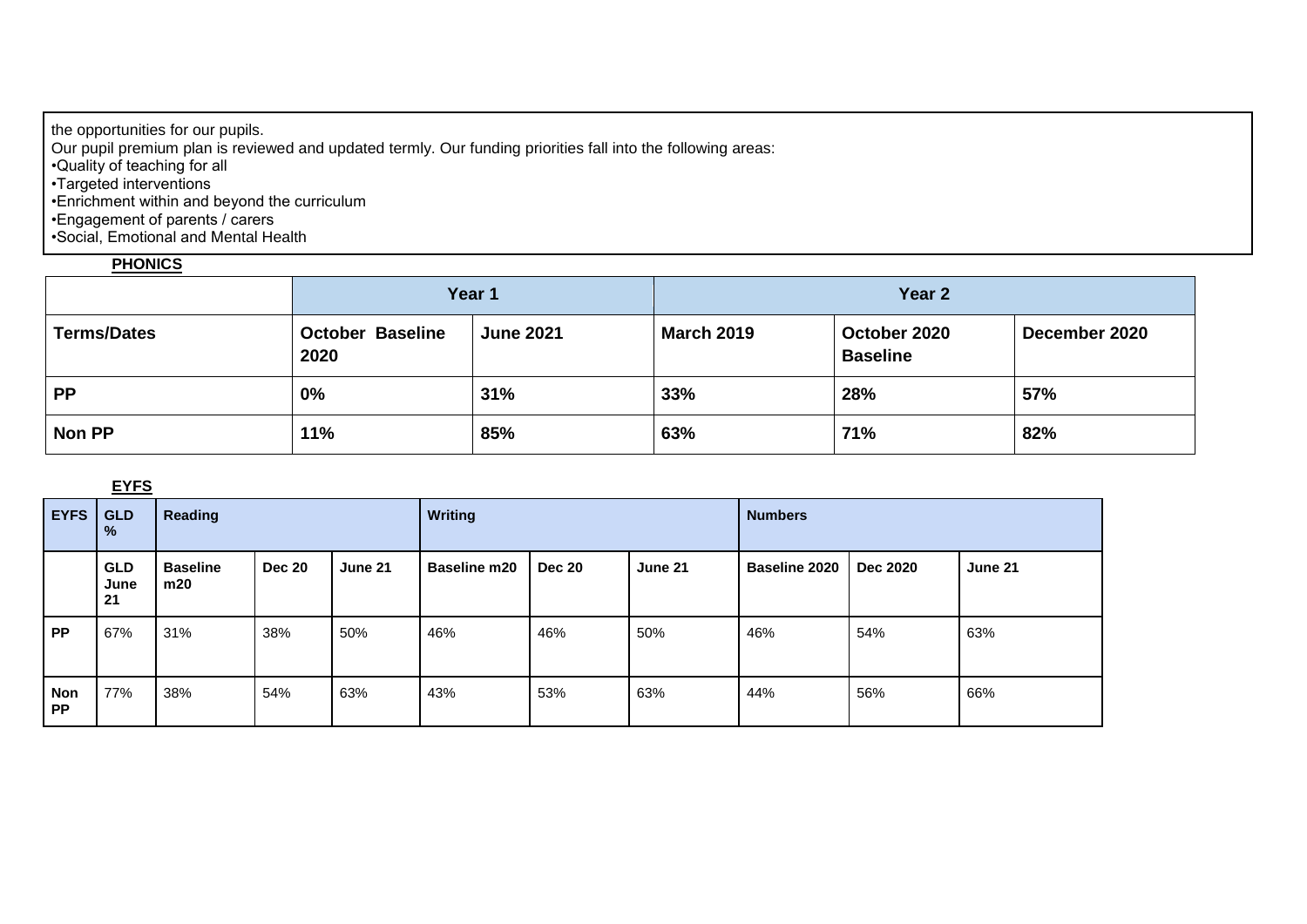**End of KS1 (Year 2) Current Attainment and Progress this year**

|              | $%$ PP<br>achieving<br>the<br>expected<br>standard<br>(As of<br><b>March</b><br>2020) | % Non PP<br>achieving<br>the<br>expected<br>standard | $%$ PP<br>achieving<br>the<br>expected<br>standard<br>(As of Oct<br>2020) | % Non PP<br>achieving<br>the<br>expected<br>standard | $%$ PP<br>achieving<br>the<br>expected<br>standard<br><b>June 2021</b> | % Non PP<br>achieving<br>the<br>expected<br>standard | $%$ PP<br>achieving<br><b>Greater</b><br>depth<br>As of<br><b>March</b><br>2020 | % Non PP<br>achieving<br><b>Greater</b><br>depth | $%$ PP<br>achieving<br><b>Greater</b><br>depth<br>As of Oct<br>2020 | % Non PP<br>achieving<br><b>Greater</b><br>depth | $%$ PP<br>achieving<br>a high<br>standard<br><b>June 2021</b> | % Non PP<br>achieving<br>a Greater<br>depth |
|--------------|---------------------------------------------------------------------------------------|------------------------------------------------------|---------------------------------------------------------------------------|------------------------------------------------------|------------------------------------------------------------------------|------------------------------------------------------|---------------------------------------------------------------------------------|--------------------------------------------------|---------------------------------------------------------------------|--------------------------------------------------|---------------------------------------------------------------|---------------------------------------------|
| Reading      | 69%                                                                                   | 80%                                                  | 25%                                                                       | 49%                                                  | 40%                                                                    | 78%                                                  | 40%                                                                             | 44%                                              | 13%                                                                 | 24%                                              | 27%                                                           | 51%                                         |
| Writing      | 63%                                                                                   | 78%                                                  | 50%                                                                       | 62%                                                  | 40%                                                                    | 72%                                                  | 27%                                                                             | 32%                                              | 7%                                                                  | 22%                                              | 13%                                                           | 32%                                         |
| <b>Maths</b> | 69%                                                                                   | 80%                                                  | 50%                                                                       | 63%                                                  | 40%                                                                    | 67%                                                  | 27%                                                                             | 37%                                              | 13%                                                                 | 19%                                              | 13%                                                           | 32%                                         |

### **End of KS2 (Year 6) Current Attainment and Progress this previous year**

|         | $%$ PP<br>achieving<br>the<br>expected<br>standard<br>(As of<br><b>March</b><br>2020) | % Non PP<br>achieving<br>the<br>expected<br>standard | $%$ PP<br>achieving<br>the<br>expected<br>standard<br>(As of Oct<br>2020) | % Non PP<br>achieving<br>the<br>expected<br>standard | $%$ PP<br>achieving<br>the<br>expected<br>standard<br><b>June 2021</b> | % Non PP<br>achieving<br>the<br>expected<br>standard | $%$ PP<br>achieving<br><b>Greater</b><br>depth<br>As of<br><b>March</b><br>2020 | % Non PP<br>achieving<br><b>Greater</b><br>depth | $%$ PP<br>achieving<br><b>Greater</b><br>depth<br>As of Oct<br>2020 | % Non PP<br>achieving<br><b>Greater</b><br>depth | $%$ PP<br>achieving<br>a high<br>standard<br><b>June 2021</b> | % Non PP<br>achieving<br>a Greater<br>depth |
|---------|---------------------------------------------------------------------------------------|------------------------------------------------------|---------------------------------------------------------------------------|------------------------------------------------------|------------------------------------------------------------------------|------------------------------------------------------|---------------------------------------------------------------------------------|--------------------------------------------------|---------------------------------------------------------------------|--------------------------------------------------|---------------------------------------------------------------|---------------------------------------------|
| Reading | 55%                                                                                   | 64%                                                  | 52%                                                                       | 56%                                                  | 79%                                                                    | 70%                                                  | 21%                                                                             | 41%                                              | 17%                                                                 | 23%                                              | 17%                                                           | 26%                                         |
| Writing | 60%                                                                                   | 81%                                                  | 57%                                                                       | 57%                                                  | 54%                                                                    | 50%                                                  | 21%                                                                             | 29%                                              | 8%                                                                  | 15%                                              | 4%                                                            | 14%                                         |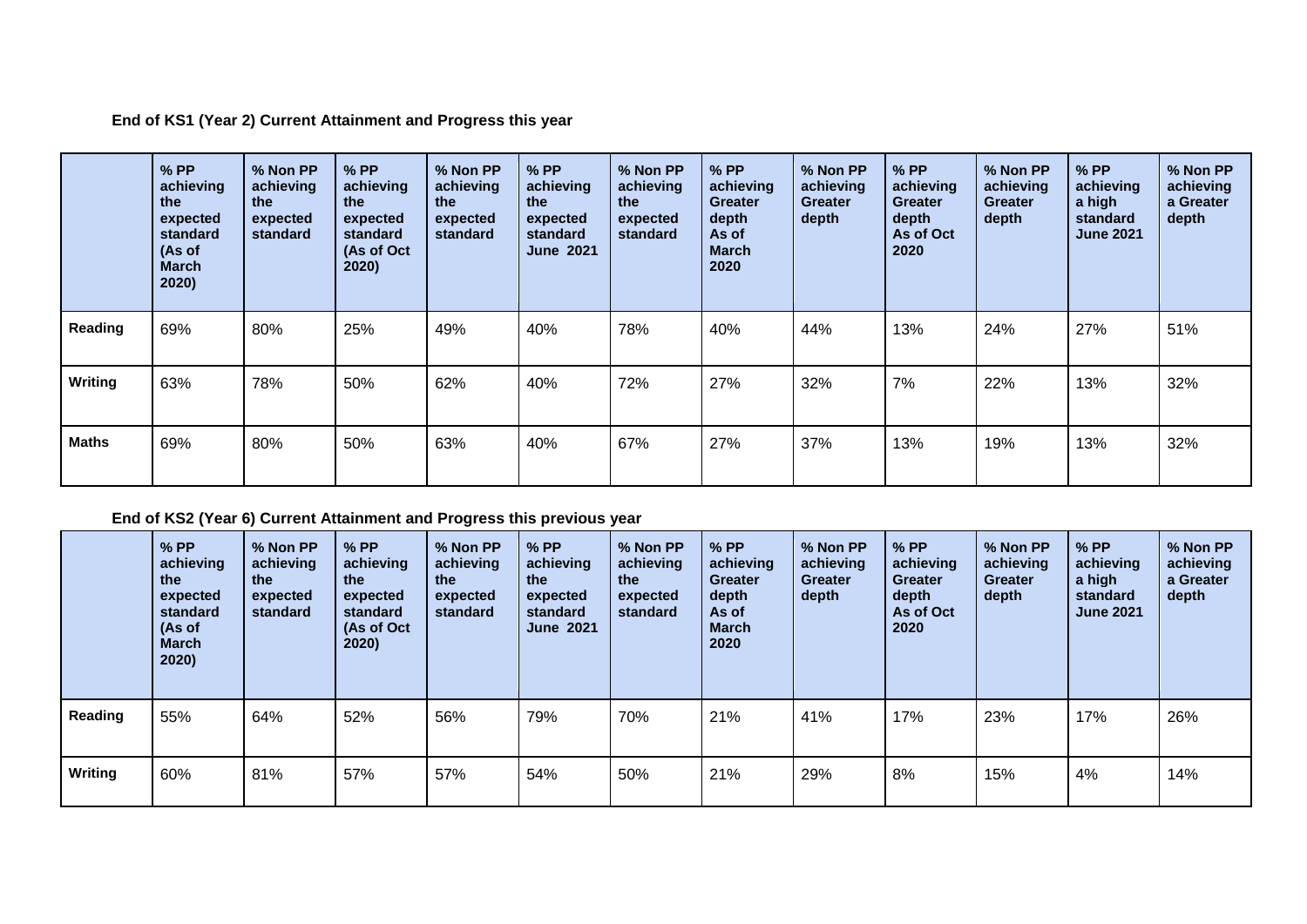| <b>Maths</b> | 60% | 64% | 52% | 53% | 58% | 65% | 29% | 44% | 17% | 24% | $4\%$ | 18% |
|--------------|-----|-----|-----|-----|-----|-----|-----|-----|-----|-----|-------|-----|
|              |     |     |     |     |     |     |     |     |     |     |       |     |

| 2. Barriers to future attainment (for pupils eligible for PP, including high ability)    |                                                                                                                                                                              |                                                                                                                                                                   |  |  |  |  |  |  |
|------------------------------------------------------------------------------------------|------------------------------------------------------------------------------------------------------------------------------------------------------------------------------|-------------------------------------------------------------------------------------------------------------------------------------------------------------------|--|--|--|--|--|--|
| In-school barriers (issues to be addressed in school, such as poor oral language skills) |                                                                                                                                                                              |                                                                                                                                                                   |  |  |  |  |  |  |
|                                                                                          |                                                                                                                                                                              |                                                                                                                                                                   |  |  |  |  |  |  |
| Α.                                                                                       | Fewer pupil premium children are working at age related expectations (Reception, Y1) (end of 2018-19).                                                                       |                                                                                                                                                                   |  |  |  |  |  |  |
| <b>B.</b>                                                                                | The self-esteem, confidence, emotional well-being and willingness to persevere is often a barrier to learning for a large number of pupil premium pupils                     |                                                                                                                                                                   |  |  |  |  |  |  |
| C.                                                                                       | Some pupil premium pupils join during the year, with gaps in their learning and experienced disruption in their lives                                                        |                                                                                                                                                                   |  |  |  |  |  |  |
| D.                                                                                       | Pupils have limited opportunities to get involved in extracurricular activities such as sport, music and art                                                                 |                                                                                                                                                                   |  |  |  |  |  |  |
| Е.                                                                                       | Some pupils have limited opportunities to extend their spoken language because the family may have English as an additional language. 45% of Pupil premium<br>pupils are EAI |                                                                                                                                                                   |  |  |  |  |  |  |
| F.                                                                                       | Some PP pupils have widening gaps due to global pandemic/lockdown and did not access google classroom regularly                                                              |                                                                                                                                                                   |  |  |  |  |  |  |
|                                                                                          | <b>External barriers</b> (issues which also require action outside school, such as low attendance rates)                                                                     |                                                                                                                                                                   |  |  |  |  |  |  |
| G.                                                                                       | Some pupil premium pupils have lower attendance (29% of Pupil premium pupils have an attendance lower than 95%) including some SEN pupils                                    |                                                                                                                                                                   |  |  |  |  |  |  |
| Η.                                                                                       | Some pupils have limited space, support and facilities for home study                                                                                                        |                                                                                                                                                                   |  |  |  |  |  |  |
| 3. Desired outcomes                                                                      |                                                                                                                                                                              |                                                                                                                                                                   |  |  |  |  |  |  |
|                                                                                          |                                                                                                                                                                              |                                                                                                                                                                   |  |  |  |  |  |  |
|                                                                                          | Desired outcomes and how they will be measured                                                                                                                               | Success criteria                                                                                                                                                  |  |  |  |  |  |  |
| Α.                                                                                       | The gap in attainment will continue to diminish for all pupil groups as they progress through the school<br>including for pupils working at greater depth                    | Quality first teaching and learning will be rigorously<br>monitored to ensure pupils are receiving good and<br>outstanding provision. Senior Leadership Team will |  |  |  |  |  |  |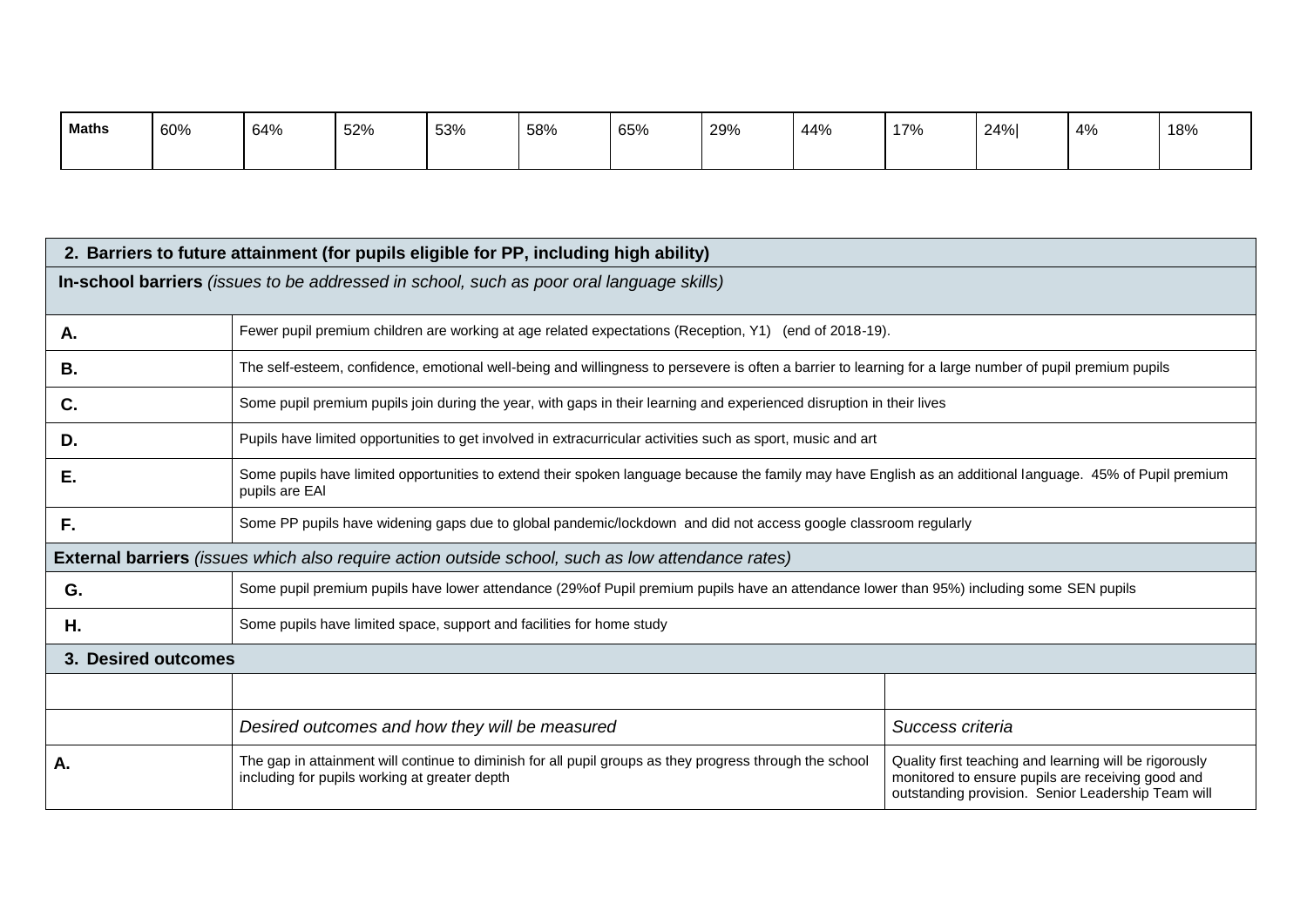|    |                                                                                                                                                                         | monitor the data of pupil premium children termly and<br>staff will discuss pupils at progress meeting. Attainment<br>gaps will continue to reduce or disappear as the pupil's<br>progress throughout the school so that attainment and<br>progress of pupil premium children is at least in line with<br>that of non-pupil premium pupils.<br>Reception 2021 GLD-68% PP<br>By end of Year 6 2021: ARE expectations Combined<br>PP Pupils-46% Non PP Pupils-43%<br><b>Most Year groups for Pupil Premium Pupils at</b><br>combined for ARE have increased attainment. |
|----|-------------------------------------------------------------------------------------------------------------------------------------------------------------------------|-----------------------------------------------------------------------------------------------------------------------------------------------------------------------------------------------------------------------------------------------------------------------------------------------------------------------------------------------------------------------------------------------------------------------------------------------------------------------------------------------------------------------------------------------------------------------|
| В. | All PP pupils are consistently engaged with learning and achieving best outcomes<br>CTs have high expectations and provide a creative, broad and progressive curriculum | Identified pupils show evidence of gaps closed in all<br>areas after interventions and quality first teaching.<br>Data has been analysed and effective. Catch-up and<br>targeted interventions for targeted pupils have<br>ensured Pupil Premium pupils are closing the gap.<br>Pupil conferencing has shown pupils have high<br>engagement with their learning and high aspirations<br>for themselves.                                                                                                                                                               |
| C. | New PP quickly identified and any gaps in learning identified and interventions put in place to close<br>gap                                                            | Identified pupils show evidence of gaps closed in all<br>areas after interventions and more pupils at age related<br>expectations.<br>Rigorous monitoring of data has allowed swift<br>identification and implementation of specific<br>interventions. Due to efficient systems and<br>implementation, Pupil Premium pupils were well<br>supported in School closure/National Lockdown. As<br>a result, the gaps have not specifically widened and<br><b>Highfield Primary School are effectively narrowing</b><br>any gaps.                                          |
| D. | All PP pupils have had the opportunity to engage in a wider range of experiences (trips, competitions,<br>specialist lessons, outdoor pursuits and clubs)               | All PP pupils attend at least one club during the year and<br>key identified pp pupils have participated in a<br>competition, event or specialist lessons.<br>Due to global pandemic, enrichment opportunities<br>were put on hold. However, Summer Term some<br>clubs were set up and PP children were part of these.<br>This included Art and PE clubs. This will be a<br>priority next year.                                                                                                                                                                       |